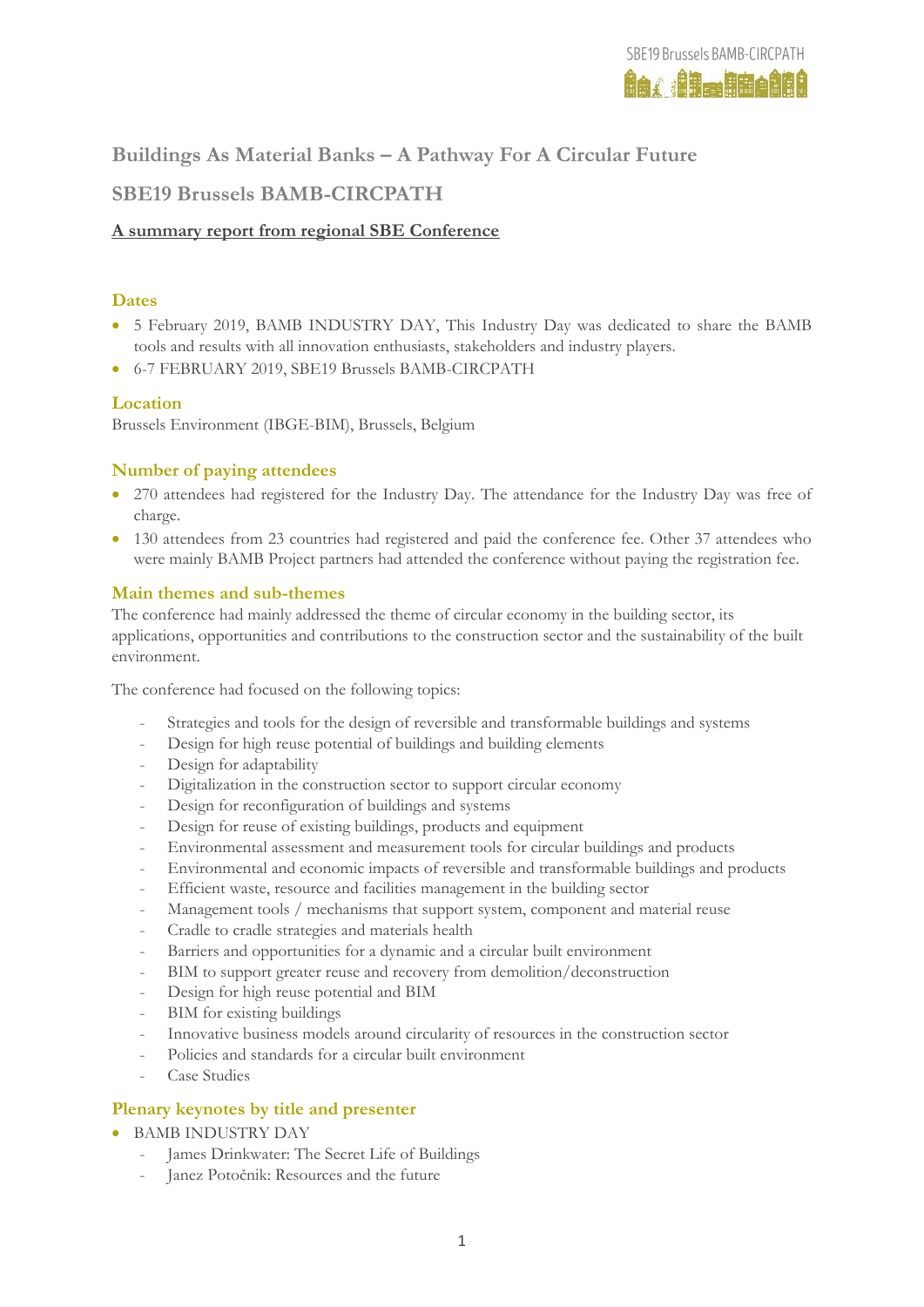- SBE19 Brussels BAMB-CIRCPATH
	- Thomas Lützkendorf: Mass flow in life cycle of buildings a topic and its context
	- Luisa F. Cabeza: Materials research to achieve a circular economy in the built environment

**SBE19 Brussels BAMB-CIRCPATH ier Bankergie** 

Steven Beckers: Agility in architectural design towards regenerative cities

#### **Stats**

- Number of parallel streams: 3
- Number of paper sessions: 18
- Type of scientific peer review used: double blind peer review
- Number of scientific papers presented: 66 oral presentations
- No poster presentations were held during the conference

## **Related workshops or roundtables**

BAMB INDUSTRY DAY

The Industry Day included interactive sessions in which the BAMB Project's consortium had presented the results of the project.

Other plenary sessions and panel discussions were held and included the participation of invited speakers and BAMB project's representatives.

#### **Panellists:**

- Caroline Henrotay, BAMB Project Coordinator, Brussels Environment
- James Drinkwater, Director of World GBC's Europe Regional Network
- Mark Edwards, Environmental Assessment Manager Resources & Construction, Heathrow Airport
- Sébastien Garnier, Innovation and Project Manager, Housing Europe
- Didier Leon, Senior Relationship Manager Real Estate & Infrastructures, Triodos Bank
- Josefina Lindblom, Level(s) framework, DG Environment, European Commission
- Stefania Rocca, Executive Agency for Small and Medium-Sized Enterprises (EASME)
- Gilli Hobbs, BRE
- Lars Luscuere, EPEA
- Elma Durmisevic, University of Twente and 4D Architects
- Martijn Peters, IBM
- Molly Steinlage, BAMB Project Coordinator, Brussels Environment
- Teodora Capelle, Brussels Environment and representatives of the four pilot projects in BAMB
- SBE19 Brussels BAMB-CIRCPATH
	- A wrap up conclusive session was held by the conference chairman Prof. Luís Bragança

#### **Method of communicating outcomes – proceedings and other**

- A book of abstract is available online with open access [https://www.bamb2020.eu/wp](https://www.bamb2020.eu/wp-content/uploads/2019/02/Book-of-Abstracts.pdf)[content/uploads/2019/02/Book-of-Abstracts.pdf](https://www.bamb2020.eu/wp-content/uploads/2019/02/Book-of-Abstracts.pdf)
- electronic proceedings are published online at IOP Publishers as open access papers within IOP Conference Series Earth and Environmental Science [\(https://iopscience.iop.org/issue/1755-](https://iopscience.iop.org/issue/1755-1315/225/1) [1315/225/1\)](https://iopscience.iop.org/issue/1755-1315/225/1) and are indexed in ISI (Web of Science) and Scopus.
- The majority of the event's keynotes and paper presentations slides available online through the final event's website [\(https://www.bamb2020.eu/final-event/\)](https://www.bamb2020.eu/final-event/)